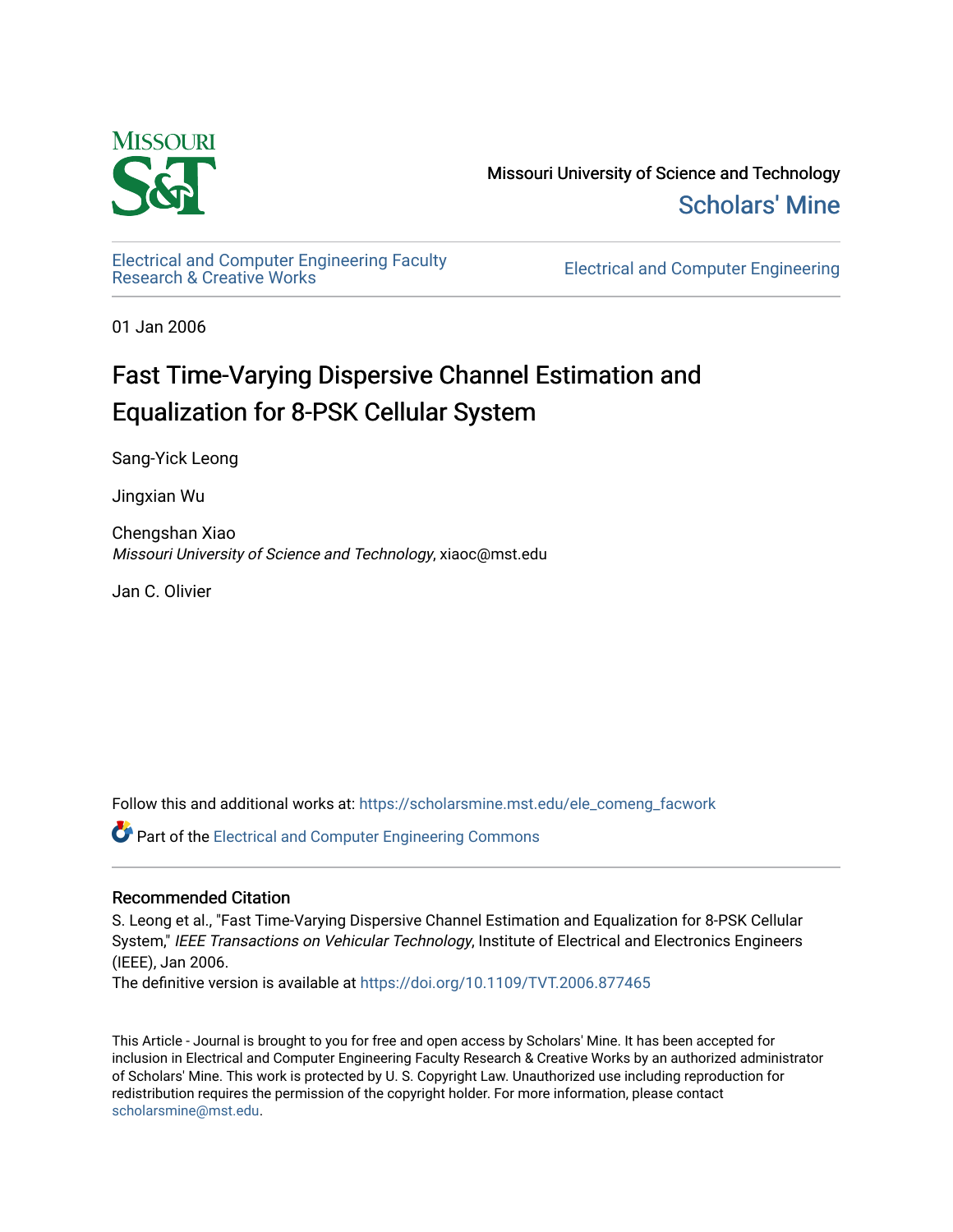# Fast Time-Varying Dispersive Channel Estimation and Equalization for an 8-PSK Cellular System

Sang-Yick Leong, Jingxian Wu, Chengshan Xiao, *Senior Member, IEEE*, and Jan C. Olivier

*Abstract***—In this paper, a novel channel-estimation scheme for an 8-PSK enhanced data rates for GSM evolution (EDGE) system with fast time-varying and frequency-selective fading channels is presented. Via a mathematical derivation and simulation results, the channel impulse response (CIR) of the fast fading channel is modeled as a linear function of time during a radio burst in the EDGE system. Therefore, a least-squares-based method is proposed along with the modified burst structure for time-varying channel estimation. Given that the pilot-symbol blocks are located at the front and the end of the data block, the LS-based method is able to estimate the parameters of the time-varying CIR accurately using a linear interpolation. The proposed time-varying estimation algorithm does not cause an error floor that existed in the adaptive algorithms due to a nonideal channel tracking. Besides, the time-varying CIR in the EDGE system is not in its minimum-phase form, as is required for low-complexity reducedstate equalization methods. In order to maintain a good system performance, a Cholesky-decomposition method is introduced in front of the reduced-state equalizer to transform the time-varying CIR into its minimum-phase equivalent form. Via simulation results, it is shown that the proposed algorithm is very well suited for the time-varying channel estimation and equalization, and a good bit-error-rate performance is achieved even at high Doppler frequencies up to 300 Hz with a low complexity.**

*Index Terms***—Channel estimation, fast time-varying fading, frequency-selective fading.**

#### I. INTRODUCTION

**E** NHANCED data rates for GSM evolution (EDGE) was introduced to achieve higher data rates and spectral efficiency that is possible in current global system for mobile communications (GSM) and general packet radio service (GPRS) systems [1], [2]. In order to keep a backward compatibility with the second-generation cellular systems GSM and IS-136, the EDGE has a similar burst (slot) structure and system parameters as the GSM. Time-division multiple-access (TDMA) is used in the EDGE with a symbol period  $T_s = 3.69 \mu s$  and a radioburst length of 576.92  $\mu$ s. Consequently, for static or slowmoving communication devices, it is reasonable to assume that

Manuscript received November 18, 2003; revised March 31, 2005, October 20, 2005, and November 8, 2005. This work was supported in part by the National Science Foundation under Grant CCF-0514770 and the University of Missouri-Columbia Research Council under Grant URC-05-064. The review of this paper was coordinated by Prof. H. Leib.

S.-Y. Leong and C. Xiao are with the Department of Electrical and Computer Engineering, University of Missouri, Columbia, MO 65211 USA (e-mail: xiaoc@missouri.edu).

J. Wu is with the Department of Engineering Science, Sonoma State University, Rohnert Park, CA 94928 USA (e-mail: jingxian.wu@sonoma.edu).

J. C. Olivier is with the Department of Electrical Electronic Engineering, University of Pretoria, 0002 Pretoria, South Africa (e-mail: corne.olivier@ eng.up.ac.za).

Digital Object Identifier 10.1109/TVT.2006.877465

the fading channel is time invariant during a burst. In general, this assumption is adopted in [3], [4], where various channelestimation and equalization algorithms are developed or applied for the EDGE system with slow fading channels.

The application of the delayed decision-feedback sequence estimation (DDFSE) [5] and reduced-state sequence estimation (RSSE) [6] equalizers in the EDGE are discussed in [3], where the time-invariant channel was estimated with a least-squares (LS) method. In [4], a computationally efficient perturbation equalizer with a weighted LS channel estimation was proposed for the 8-PSK EDGE system, also assuming a time-invariant channel over the radio burst. The simulation results obtained in these references agree well with those obtained under ideal cases, i.e., a perfect channel estimation with a maximum likelihood sequence estimation (MLSE) equalizer.

For systems where subscribers travel at high speeds, a fast fading causes the channel impulse response (CIR) to vary significantly over the radio burst, i.e., it is a function of time. Therefore, the use of adaptive algorithms [3], [7]–[9], such as recursive-least-squares (RLS) and least-mean-squares (LMS) algorithms, are required in order to track the coefficients of the time-varying CIR over the radio burst. However, the adaptive RLS and/or LMS algorithms do not work very well under the time-varying channel in the EDGE system. This is mainly due to the delayed output of the MLSE equalizer and the use of the estimated symbols, which are causing an error propagation in updating the time-varying CIR. Reduced-state equalizers are essential in the EDGE, where an 8-PSK modulation is used due to complexity considerations. However, in the typical channel profiles of the EDGE system such as typical urban (TU) and hilly terrain (HT) profiles [2], the CIR of the frequencyselective fading channel is usually not in a minimum-phase form, i.e., the energy in the leading tap is very small compared to that of the second or third tap of the CIR. This may cause numerical instability problems when the reduced-state equalizers with a symbol feedback are utilized. Thus, in order to obtain a good performance with the use of the reduced-state equalization methods, a minimum-phase equivalent prefilter must be employed [3]. The finite-impulse response (FIR) prefilter can be obtained via a fast Cholesky factorization [10]–[13] or linear prediction (LP) [14]. In [3], Gerstacker and Schober employed the LMS algorithm to track the minimum-phase CIR of the time-varying channel. Alternatively, Chang and Georghiades proposed an iterative joint sequence and channel estimation for fast time-varying intersymbol interference (ISI) channels [15].

In this paper, an alternative to a channel tracking is proposed. A new method is introduced to eliminate the need for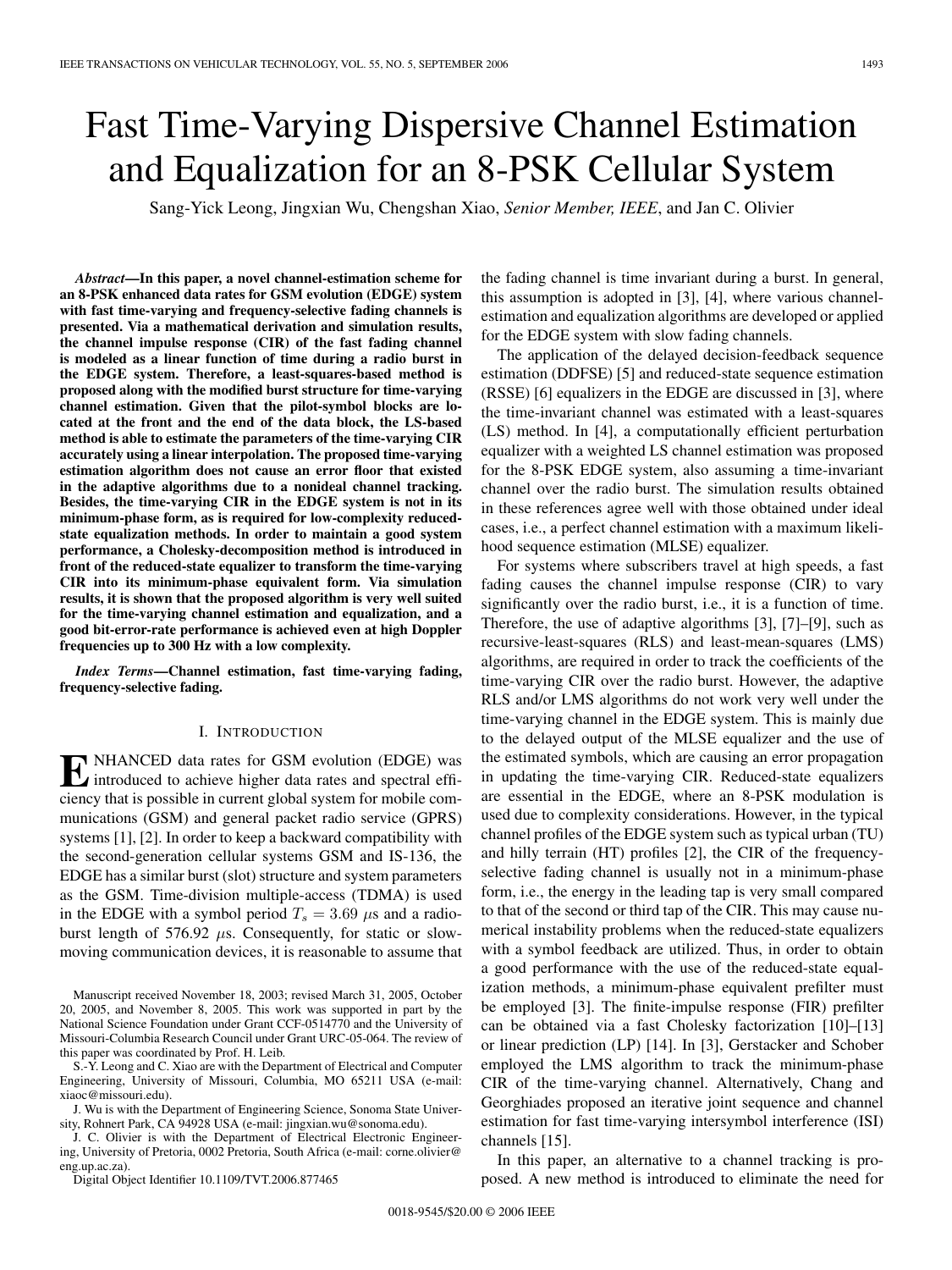

Fig. 1. Block diagram of the baseband EDGE system.

adaptive-tracking algorithms and the associated error floors. Initially, the burst format is slightly modified, but the pilot to data symbols ratio remains the same. This will be discussed in sections to follow. Second, it is shown that based on this modified burst, a linear interpolation of the CIR coefficients over time is used for most mobile speeds that occur in practice. A Cholesky-decomposition [12] step is then performed prior to the equalizer to transform the time-varying CIR over the entire burst to its minimum-phase equivalent form. Hence, the proposed algorithm requires no adaptive tracking of the CIR coefficients. The promising results demonstrate that the new method is able to perform well under the fast-fading conditions with the low complexity when compared to the adaptivetracking algorithms. For systems where the mobile speed is slow, the performance is identical to the EDGE system, which assumes that the CIR is time invariant over the entire slot.

The rest of this paper is organized as follows. In Section II, the characteristics of the time-varying frequency-selective fading channel in the EDGE system are discussed, and a novel LS-based channel-estimation algorithm is proposed. Section III introduces the Cholesky-decomposition-based method to transform the estimated CIR to its minimum-phase form, and the obtained equivalent CIR is then used in the DDFSE or RSSE equalizers to detect the transmitted data. The computational complexity of the various estimation algorithms is presented in Section IV. Simulations are carried out in Section V to demonstrate the performance of the proposed algorithms, and Section VI concludes this paper.

#### II. CHANNEL ESTIMATION

In this section, the properties of the time-varying frequencyselective fading channels of the EDGE system are analyzed.

| 3    | 58                   |  | 26                   |      |  | 58                   | 3    | 8.25  |  |
|------|----------------------|--|----------------------|------|--|----------------------|------|-------|--|
| Tail | Data                 |  | Training<br>Sequence |      |  | Data                 | Tail | Guard |  |
| (a)  |                      |  |                      |      |  |                      |      |       |  |
| 3    | 13                   |  | 58                   | 58   |  | 13                   | 3    | 8.25  |  |
| Tail | Training<br>Sequence |  | Data                 | Data |  | Training<br>Sequence | Tail | Guard |  |
|      |                      |  |                      | (b)  |  |                      |      |       |  |

Fig. 2. (a) Original EDGE slot structure. (b) Slightly modified slot structure.

Based on these properties, a channel-estimation algorithm, namely, the linear interpolated LS-based method is proposed.

#### *A. Channel Characteristics*

In Fig. 1, a block diagram of a baseband EDGE system is depicted. At the transmitter, the modulated 8-PSK symbols  $x_k \in {\exp[j(2\pi/8)q]; q = 0, 1, 2, ..., 7}$  are placed in short burst, and a linearized Gaussian filter is used as the transmit filter. The original burst structure of the EDGE has 26 pilot symbols in the middle of each burst as shown in Fig. 2(a). This burst structure is good enough to be used for estimating the time-invariant channel state information of the entire burst. However, when the mobile subscriber is moving fast, the Doppler frequency is high, and the fading within one burst is no longer constant. Under these conditions, the original burst structure of the EDGE system cannot be used in estimating the time-varying CIR with a reasonable accuracy (see Section V). In what follows, an analysis of the channel characteristics in the EDGE system is performed, and it is shown that the CIR in a dispersive channel with a maximum Doppler frequency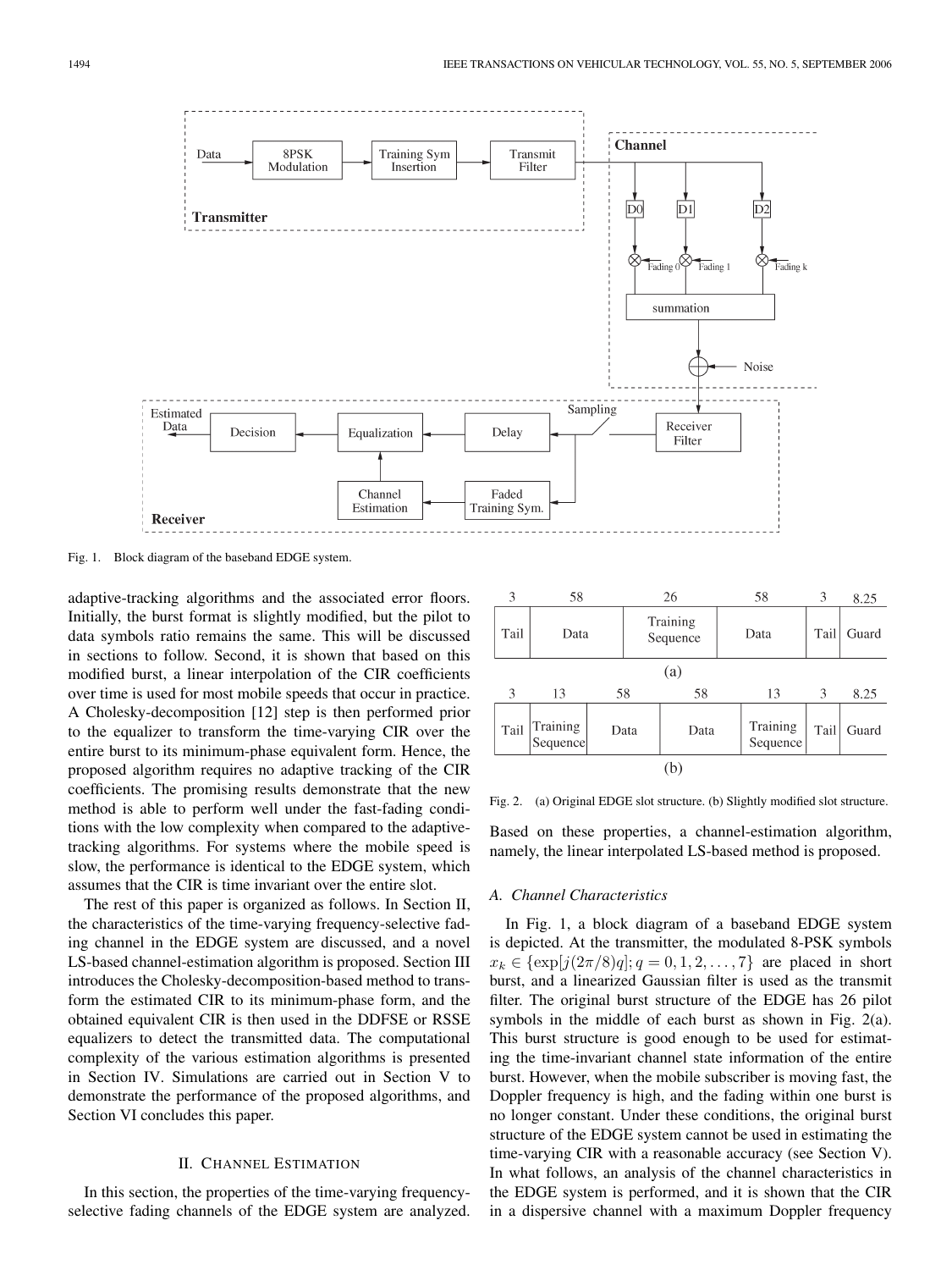of 100 Hz may be modeled as a linear function of the time variable.

In this paper, the burst structure is slightly modified to facilitate the estimation of the time-varying fading channels in the 8-PSK system. In order to estimate the linear function accurately, it is proposed to split the 26 pilot symbols into two groups, placing the first group of 13 pilot symbols at the front of the data block and the second group of 13 symbols at the end of the data block. The modified burst structure is shown in Fig. 2(b). In the proposed modified burst structure, the data and training-symbols ratio still remains the same; hence, there is no loss in terms of the data rate achieved in the EDGE. Later, the simulation results show that there is no loss in the bit-error-rate (BER) performance, either if the fading is slow or the CIR remains constant, but the BER performance under the fast fading is significantly improved.

The modified burst structure is used throughout this paper. It is important to note here that the distance between the two blocks of the pilot symbols may affect the estimation of the linear function. Based on experimental results, the burst structure depicted in Fig. 2(b), which has a maximum separation between the two blocks of the pilot symbols achieves the best performance. In contrast, the original slot structure given in Fig. 2(a), which has no separation between the pilot symbols, therefore produces the worst results under the fast fading.

Assume that there is no timing error nor frequency offset at the receiver, then the baseband representation of the EDGE system shown in Fig. 1 can be written as

$$
y_k = \sum_{l=0}^{L-1} h_k(l)x_{k-l} + n_k
$$
 (1)

where  $x_k$  is the transmitted 8-PSK symbol,  $y_k$  is the symbol rate sampled output of the receive filter,  $n_k$  is the additive white Gaussian noise (AWGN), and  $h_k(l)$ ,  $0 \le l \le L-1$ , is the time-varying CIR of the fading channel.  $h_k(l)$  is the symbol rate sampled version of the composite CIR that is the convolution of the transmit filter  $P_T(\tau)$ , the receive filter  $P_R(\tau)$ , and the physical CIR  $g_c(t, \tau)$ , which can be viewed as the response of the channel at time t to an impulse input at time  $t - \tau$ . The physical CIR has the form

$$
g_c(t,\tau) = \sum_m \alpha_m(t)\delta(\tau - \tau_m)
$$
 (2)

where  $\alpha_m(t)$  is the mth fading path with an average power  $E[|\alpha_m(t)|^2]$  that is determined by the delay power profile of the channel, and  $\tau_m$  is the delay of the mth fading path. In practical systems, the Doppler frequency is much smaller than the data rate, therefore, we can derive the equivalent discretetime channel response  $h_k(l)$  [16] as follows:

$$
h_k(l) = h(kT_s, lT_s)
$$
\n(3)

$$
h(t,\tau) = P_t(\tau) \otimes g_c(t,\tau) \otimes P_r(\tau)
$$
  
= 
$$
\sum_m \alpha_m(t) R_{P_t P_r}(t - \tau_m)
$$
 (4)

where  $R_{P_tP_r}(t)$  is the correlation of the transmitting and receiving filters, and ⊗ is the convolution operator.

In the EDGE system, the linearized Gaussian filter and rootraised-cosine (RRC) filter are adopted as the transmit filter and receive filter, respectively. The linearized Gaussian filter [3], [17] is defined as follows:

$$
c_0(t) = \begin{cases} \Pi_{j=0}^3 s(t+jT), & 0 \le t \le 5T \\ 0, & \text{otherwise} \end{cases}
$$
(5)  

$$
\begin{cases} \sin\left(\pi \int_0^t g(\tau) d\tau \right), & 0 \le t < 4T \end{cases}
$$

$$
s(t) = \begin{cases} \n\sin\left(\pi \int_0^{\pi} g(\tau) d\tau\right), & 0 \le t < 4I \\ \n\sin\left(\frac{\pi}{2} - \pi \int_0^{(t-4T)} g(\tau) d\tau\right), & 4T \le t < 8T \\ \n0, & \text{otherwise} \n\end{cases} \tag{6}
$$

where  $g(t)$  is the Gaussian-shaped frequency impulse of duration 4T, and  $T = 3.69 \mu s$  is the symbol duration of the EDGE system. The implementation of the linearized Gaussian filter will provide approximately identical transmit spectra between the EDGE and GSM systems [3], [18].

For the receive filter, we employ the RRC filter, which is a suboptimum filter [3], [19]. In [3], a numerical analysis for the influence of the suboptimum RRC filter on the BER performance is provided. It has been shown that the suboptimum RRC filter has only a small effect on the BER performance while compared to the optimum whitened matched filter. Due to the low complexity and near-optimum performance offered by the RRC filter, it is thus implemented as the receive filter in the EDGE system.

When the Doppler frequency  $f_d$  of the fading channel is in the range of [0, 20] Hz, the multipath fading channels can be considered as time invariant for one burst duration [3], [4], thus, the time variable  $k$  can be omitted in the representation of the CIR. Hence, the time-invariant CIR  $h(l)$ ,  $0 \le l \le L - 1$  can be reliably estimated with the conventional LS-based methods. For typical fast fading channels, the CIR can no longer be treated as time invariant. It will be shown next that the fading channel can be approximated as a linear function of the time variable.

The mth path of the fading channel can be written as [20]

$$
\alpha_m(t) = E_m \sum_{n=1}^{N} C_{nm} \exp\left[j(\omega_{\rm d}t \cos \beta_{nm} + \phi_{nm})\right] \tag{7}
$$

where  $E_m$  is a scaling constant,  $\omega_d = 2\pi f_d$ ,  $\beta_{nm}$ , and  $\phi_{nm}$ are statistically independent random variables, and they are uniformly distributed on  $[-\pi, \pi)$ . After some algebraic manipulations, we can get

$$
\alpha_m(t) = \alpha_{cm}(t) + j\alpha_{sm}(t) \tag{8}
$$

$$
\alpha_{cm}(t) = E_m \sum_{n=1}^{N} C_{nm} \left\{ \cos(\omega_d t \cos \beta_{nm}) \cos \phi_{nm} -\sin(\omega_d t \cos \beta_{nm}) \sin \phi_{nm} \right\}
$$
(9)

$$
\alpha_{sm}(t) = E_m \sum_{n=1}^{N} C_{nm} \left\{ \sin(\omega_d t \cos \beta_{nm}) \cos \phi_{nm} + \cos(\omega_d t \cos \beta_{nm}) \sin \phi_{nm} \right\}.
$$
 (10)

While  $f_d \le 100$  Hz,  $|\omega_d t \cos(\beta_{nm})| \le 0.3625$  radians for  $0 \le t \le 576.92$   $\mu$ . As a result, the following approximations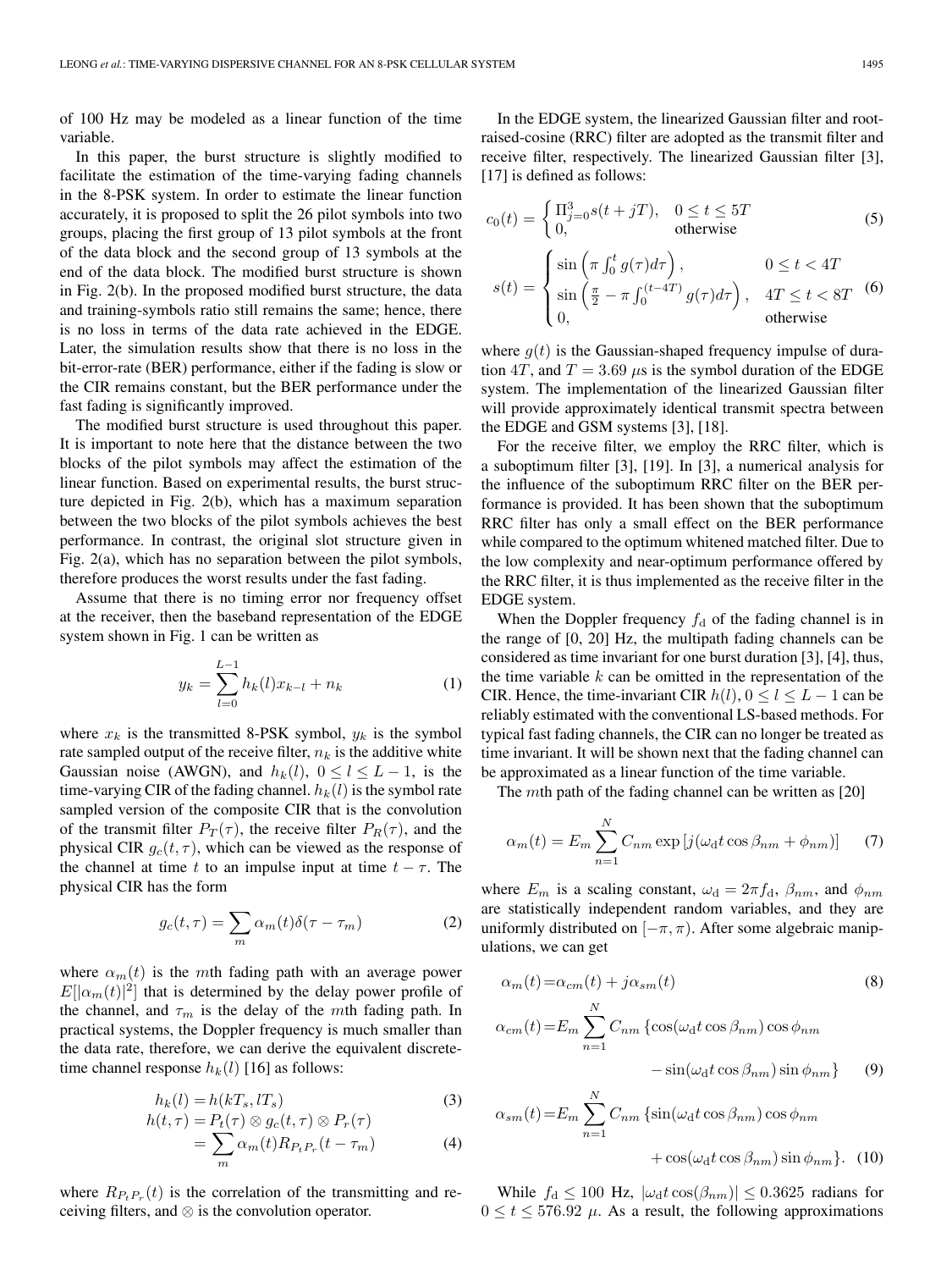

Fig. 3. Real and imaginary part of the Rayleigh fading in one slot interval at  $f_d = 10, 100, 200,$  and 300 Hz.

are valid by an implementation of the small angle rule  $\cos x \approx 1$ and  $\sin x \approx x$ :

$$
\tilde{\alpha}_{cm}(t) = E_m \sum_{n=1}^{N} C_{nm} \{ \cos \phi_{nm} - t \omega_d \cos \beta_{nm} \sin \phi_{nm} \} \quad (11)
$$

$$
\tilde{\alpha}_{sm}(t) = E_m \sum_{n=1}^{N} C_{nm} \{ \sin \phi_{nm} + t \omega_d \cos \beta_{nm} \cos \phi_{nm} \}.
$$
 (12)

It is apparent that  $\alpha_m(t)$  can be approximated as a linear function of the time variable t, and so can  $h_k(l)$ , which is a linear function of  $\alpha_m(t)$ , as long as  $f_d$  (Doppler frequency) is less or equal to 100 Hz. This analysis is supported by Fig. 3, which clearly shows the real and imaginary parts of one tap of a typical CIR within one burst duration with Doppler frequency  $f_d = 10, 100, 200,$  and 300 Hz.

Now, consider a Doppler frequency up to 300 Hz. It is clear that the CIR is not necessary as a linear or constant from the analysis above. According to [20],  $\beta_{nm}$  is assumed to be uniformly distributed on  $[-\pi, \pi)$ . Therefore, there are some cases where the fading-channel taps may exhibit a parabolic/oscillatory behavior with a minimum or maximum peak. As a consequence, the BER performance will be degraded under these conditions. In Section V, the simulation results indicate that the new method can combat the Doppler frequency effectively up to 300 Hz, even though the parabolic behavior can exist.

#### *B. Channel Estimation*

Having analyzed the characteristics of the Rayleigh fading channel, we consider now the estimation of the time-varying frequency-selective CIR  $h_k(l)$ .

Based on the analysis in Section II-A, it is proposed to approximate the CIR  $h_k(l)$  as a linear function of the time variable k,

$$
h_k(l) = u_0(l) + ku_1(l)
$$
\n(13)

where  $u_0(l)$  and  $u_1(l)$  are parameters to be estimated. For a time-varying frequency-selective fading channel with a channel length L, there are 2L parameters to be estimated for each burst, and the CIR of one burst can be linearly approximated by these parameters.

From (1) and (13), the kth received sample  $y_k$  can be represented as

$$
y_k = \mathbf{x}_k(\mathbf{u}_0 + k \cdot \mathbf{u}_1) + n_k \tag{14}
$$

where  $\mathbf{x}_k = [x_k, x_{k-1}, \dots, x_{k-L+1}] \in \mathbb{C}^{1 \times L}$  are the transmitted symbols, and  $\mathbf{u}_j = [u_j(0), u_j(1), \dots, u_j(L-1)]^T \in$  $\mathbb{C}^{L\times 1}$ , for  $j=0, 1$ , with  $(\cdot)^T$  representing the transpose. With the known training symbols transmitted at the beginning and the end of each burst, the received samples contributed by the training symbols can be written into a matrix format

$$
\mathbf{y} = \mathbf{A} \cdot \mathbf{u}_0 + \mathbf{T} \cdot \mathbf{A} \cdot \mathbf{u}_1 + \mathbf{n} \tag{15}
$$

$$
= [\mathbf{A} \quad \mathbf{T} \cdot \mathbf{A}] \begin{bmatrix} \mathbf{u}_0 \\ \mathbf{u}_1 \end{bmatrix} + \mathbf{n} \tag{16}
$$

 $T$ 

where

$$
\mathbf{y} = [y_{L-1} \cdots y_{15} y_{132+L-1} \cdots y_{147}]^{T}
$$
  

$$
\in \mathbb{C}^{(34-2L)\times 1}
$$
 (17)

$$
\mathbf{n} = [n_{L-1} \cdots n_{15} \ n_{132+L-1} \cdots n_{147}]^{\mathrm{T}}
$$
  

$$
\in \mathbb{C}^{(34-2L)\times 1}
$$
 (18)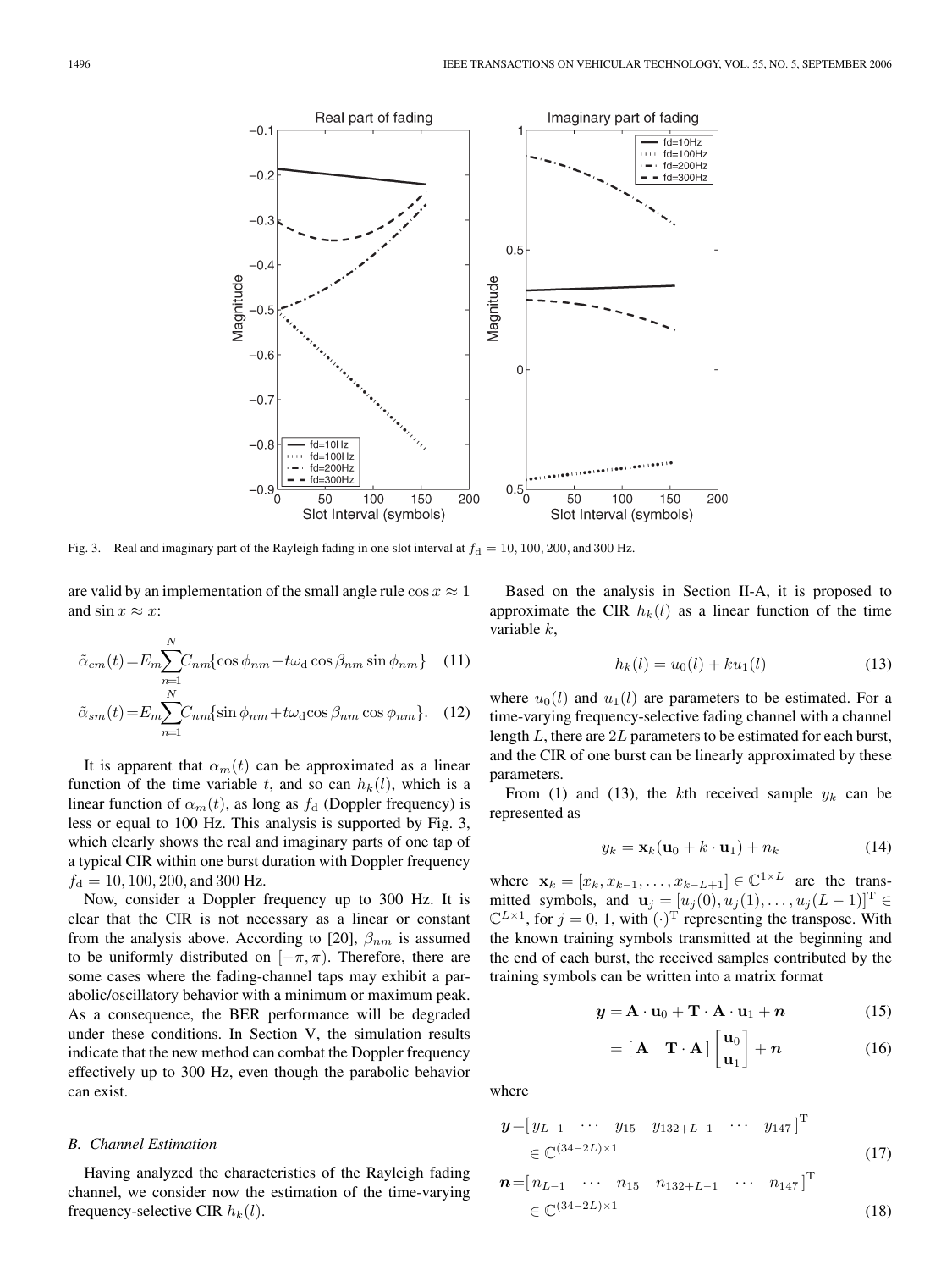$$
\mathbf{A} = \begin{bmatrix} x_{L-1} & x_{L-2} & \cdots & x_1 & x_0 \\ \vdots & \vdots & \ddots & \vdots \\ x_{15} & x_{14} & \cdots & x_{15-L+2} & x_{15-L+1} \\ x_{132+L-1} & x_{132+L-2} & \cdots & x_{133} & x_{132} \\ \vdots & \vdots & \vdots & \vdots \\ x_{147} & x_{146} & \cdots & x_{147-L+2} & x_{147-L+1} \end{bmatrix}
$$
  

$$
\in \mathbb{C}^{(34-2L)\times L}
$$
 (19)

and **T** is a diagonal matrix defined as

$$
\mathbf{T} = \text{diag}\{L-1,\ldots,14,15,132+L-1,\ldots,146,147\}.
$$
\n(20)

With (16), the cost function for an LS criterion can be defined as follows:

$$
J_{\text{LS}} = (\boldsymbol{y} - \boldsymbol{\Phi} \mathbf{u})^{\text{H}} (\boldsymbol{y} - \boldsymbol{\Phi} \mathbf{u}) \tag{21}
$$

where  $\Phi = [\mathbf{A} \ \mathbf{T} \mathbf{A}], \ \mathbf{u} = [\mathbf{u}_0^{\mathrm{T}} \ \mathbf{u}_1^{\mathrm{T}}]^{\mathrm{T}}$  and  $(\cdot)^{\mathrm{H}}$  is the Hermitian transpose operator. The  $\hat{u}$  that minimizes  $J_{LS}$  can be obtained from the equation  $\partial J_{\text{LS}}/\partial \mathbf{u}^{\text{H}} = 0$ , and the solution is

$$
\hat{\mathbf{u}} = \underbrace{\begin{bmatrix} \mathbf{A}^{\mathrm{H}} \mathbf{A} & \mathbf{A}^{\mathrm{H}} \mathbf{T} \mathbf{A} \\ \mathbf{A}^{\mathrm{H}} \mathbf{T} \mathbf{A} & \mathbf{A}^{\mathrm{H}} \mathbf{T}^{2} \mathbf{A} \end{bmatrix}^{-1}}_{\Psi^{-1}} \begin{bmatrix} \mathbf{A}^{\mathrm{H}} \mathbf{y} \\ \mathbf{A}^{\mathrm{H}} \mathbf{T} \mathbf{y} \end{bmatrix}
$$
 (22)

where  $\Psi = \Phi^{\rm H} \Phi$ . In what follows, a recursive procedure is outlined for the computation of  $\hat{u}$ . This will actually eliminate the computation of the matrix inversion  $\Psi^{-1}$  in (22). Denote  $y_i$ as the ith component of the column vector *y*. Similarly, define  $n_i$ . Based on the (16)–(19), the *i*th received sample of *y* is expressed by

$$
y_i = \Phi_i \mathbf{u} + \mathbf{n}_i
$$
 for  $i = 1, 2, ..., (34 - 2L)$  (23)

where  $\Phi_i \in \mathbb{C}^{1 \times 2L}$  is the *i*th row of the matrix  $\Phi$ . From (23), the estimated  $\hat{u}$  at index i, namely  $\hat{u}(i)$  can be found by using the approach of minimizing the residual sum of squares defined by  $J(i) = \sum_{j=1}^{i} [\mathbf{y}_j - \Phi_j \mathbf{u}]^* [\mathbf{y}_j - \Phi_j \mathbf{u}]$  [7], [21], and  $(\cdot)^*$  is the complex conjugate. Thus, the estimated  $\hat{u}(i)$  is derived as

$$
\hat{\mathbf{u}}(i) = \underbrace{\left[\sum_{j=1}^{i} \Phi_j^{\mathrm{H}} \Phi_j\right]^{-1}}_{\Psi^{-1}(i)} \left[\sum_{j=1}^{i} \Phi_j^{\mathrm{H}} \mathbf{y}_j\right]
$$
(24)

where  $\Psi(i) = \sum_{j=1}^{i} \Phi_j^{\text{H}} \Phi_j \in \mathbb{C}^{2L \times 2L}$  is a nonnegative definite correlation matrix. In order to ensure that the correlation matrix  $\Psi(i)$  is always positive definite, and therefore nonsingular, we define  $\Psi(0) = cI$  where c is a small positive constant and **I**  $\in \mathbb{C}^{2L \times 2L}$  is the identity matrix; thus, each element on the main diagonal of correlation matrix  $\Psi(i)$ is added to a small positive constant  $c$  [21]. Now, using the

matrix-inversion lemma, the inverse of matrix  $\Psi(i)$  can be computed recursively by

$$
\Psi(i) = \Phi_i^{\mathrm{H}} \Phi_i + \Psi(i-1) \tag{25}
$$

$$
\Psi^{-1}(i) = \Psi^{-1}(i-1) - \frac{\Psi^{-1}(i-1)\Phi_i^{\mathrm{H}}}{1 + \Phi_i \Psi^{-1}(i-1)\Phi_i^{\mathrm{H}}} \Phi_i \Psi^{-1}(i-1)
$$

$$
= \Psi^{-1}(i-1) - \kappa(i)\Phi_i \Psi^{-1}(i-1)
$$
(26)

where  $\kappa(i) = ((\Psi^{-1}(i-1)\Phi_i^H)/((1+\Phi_i\Psi^{-1}(i-1)\Phi_i^H)) \in$  $\mathbb{C}^{2L\times1}$  is the gain vector. According to the derivation steps given in [21, pp.566–577], the gain vector  $\kappa(i)$  equals to  $\Psi(i)^{-1}\Phi_i^{\text{H}}$ . At last, using (26) and  $\kappa(i)$ , the estimated  $\hat{\mathbf{u}}(i)$  in (24) can be written as follows:

$$
\hat{\mathbf{u}}(i) = \left[\Psi^{-1}(i-1) - \kappa(i)\Phi_i\Psi^{-1}(i-1)\right] \times \left[\sum_{j=1}^{i-1} \Phi_j^{\mathrm{H}} \mathbf{y}_j + \Phi_i^{\mathrm{H}} \mathbf{y}_i\right] \n= \Psi^{-1}(i-1) \sum_{j=1}^{i-1} \Phi_j^{\mathrm{H}} \mathbf{y}_j + \kappa(i) \n\times \left[\mathbf{y}_i - \Phi_i\left(\Psi^{-1}(i-1) \sum_{j=1}^{i-1} \Phi_j^{\mathrm{H}} \mathbf{y}_j\right)\right] \n= \hat{\mathbf{u}}(i-1) + \kappa(i)[\mathbf{y}_i - \Phi_i\hat{\mathbf{u}}(i-1)]. \tag{27}
$$

Thus, it is found that the inversion of the correlation matrix  $\Psi^{-1}$  in (22) is now replaced by the inversion of scalar  $\{1+\Phi_i\Psi^{-1}(i-1)\Phi_i^{\text{H}}\}\$ in estimating **u**.

With the estimation of the parameters  $\mathbf{u}_0$  and  $\mathbf{u}_1$ , the CIR of the entire burst can be easily obtained from (13). It is important to note that when  $\Psi$  is deterministic, and the noise is zero-mean white Gaussian noise, the LS-based algorithm estimator, (22) and (27), is a linear unbiased estimator. The CIR information is then used in the equalizer to recover the original transmitted data.

#### III. CHANNEL EQUALIZATION

For an 8-PSK constellation in the frequency-selective fading channel, where the channel length  $L > 4$ , the use of the MLSE with the Viterbi Algorithm (VA) as the equalizer is impractical due to an excessive computational complexity. It is shown in [3] that the DDFSE and RSSE algorithms are promising equalization techniques for the EDGE system. However, these algorithms can only be applied to systems with a minimumphase CIR, otherwise, a performance degradation will occur. For a system with a time-invariant CIR, a prefilter can be used to obtain an equivalent CIR with the minimum phase [3], [22], but the prefilter approach is not applicable to systems with timevarying CIR without resorting to a channel tracking. Additionally, there is also a performance loss due to the nonideal channel tracking in the time-varying channel [3], [23]. In this section, a Cholesky-decomposition-based method is introduced to obtain the equivalent minimum-phase CIR for the time-varying fading channels without resorting to the channel tracking.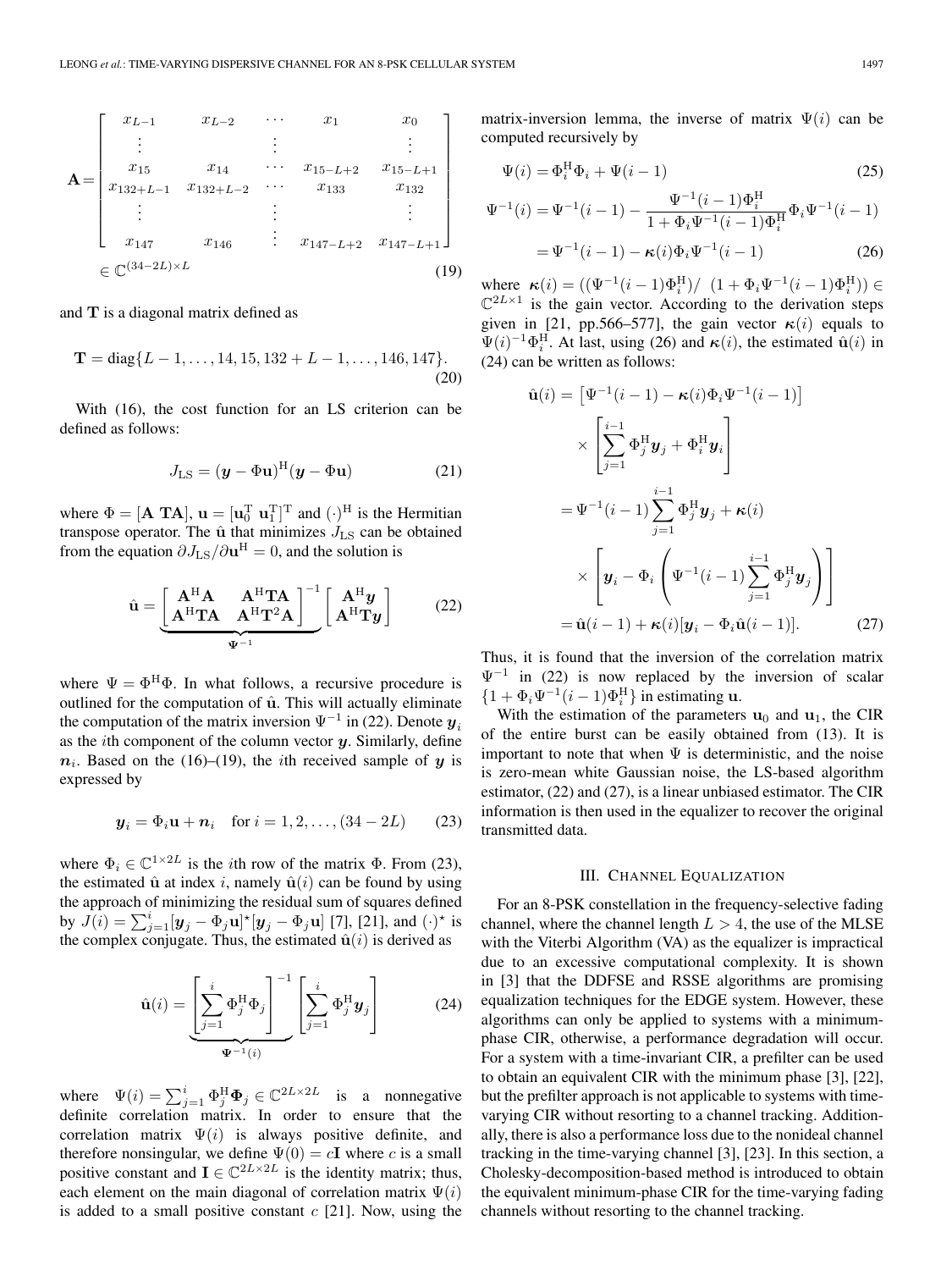For the purpose of simplicity, here, the first and second data blocks of one burst are defined together, i.e.,  $y =$  $[y_{16}, y_{17}, \dots, y_{131}]^{\text{T}} \in \mathbb{C}^{N_d \times 1}$ , where  $N_d = 116$  is the length of the entire data block. Based on the estimated time-varying CIR  $\hat{H}_k(l)$  and (1), the input–output relationship of the data block can be written into a matrix format, shown in (28) at the bottom of the page, or in a compact form as

$$
y = \underline{H} \cdot \underline{x} + \underline{n}.\tag{29}
$$

For typical channel profiles, such as the TU profile and HT profile [2], the impulse responses of the frequency-selective fading channels are usually not in the minimum-phase forms, i.e., the energy of  $h_k(1)$  and  $h_k(2)$  is significantly larger than that of  $h_k(0)$ . Hence, the CIR matrix **H**  $\in \mathbb{C}^{N_d \times (N_d + L - 1)}$ formed with this CIR is not diagonally dominant, which may cause numerical instability problems when the DDFSE or RSSE equalizers with feedback are used.

The objective here is to find an equivalent system with the minimum-phase CIR, whose input–output relationship of the equivalent system can be represented as

$$
\mathbf{W}y = \mathbf{B}\underline{\mathbf{x}} + \underline{\mathbf{e}} \tag{30}
$$

where  $\mathbf{W} \in \mathbb{C}^{(N_{\rm d}+L-1)\times N_{\rm d}}, \quad \mathbf{B} \in \mathbb{C}^{(N_{\rm d}+L-1)\times (N_{\rm d}+L-1)},$ and  $\underline{e} \in \mathbb{C}^{(N_d+L-1)\times 1}$  are the feed forward matrix, CIR feedback matrix, and the noise vector of the equivalent system, respectively [12], [24]. In order to effectively equalize the timevarying frequency-selective fading channel using the reducedstate equalizers, the CIR matrix **B** should satisfy the following two conditions: 1) **B** should minimize the variance of the noise component of the system; 2) **B** should be a lower triangular matrix with most of the time-varying CIR energy concentrated in the first few taps. The first condition will improve the performance of the equalizer, and the second condition can guarantee a system with the minimum-phase CIR. Therefore, the same approach as the minimum mean-squared-error (MMSE) decision-feedback equalizer (DFE) algorithm introduced by Al-Dhahir and Cioffi [12] is implemented here to achieve this goal.

The variance of the noise component of the equivalent system is

$$
\sigma_e^2 = \frac{1}{N_d} \text{trace} \left\{ E \left[ (\mathbf{B} \underline{\mathbf{x}} - \mathbf{W} \underline{y}) (\mathbf{B} \underline{\mathbf{x}} - \mathbf{W} \underline{y})^H \right] \right\} \tag{31}
$$

TABLE I SUMMARY OF THE PROPOSED CHANNEL-ESTIMATION AND EQUALIZATION ALGORITHMS

| 1. Perform channel estimation by recursive algorithm:                                                               |  |  |  |  |  |
|---------------------------------------------------------------------------------------------------------------------|--|--|--|--|--|
| Define $\Psi(0) = cI$ and $\hat{u}(0) = 0$                                                                          |  |  |  |  |  |
| Loop from $j=1$ to i                                                                                                |  |  |  |  |  |
| Compute gain vector $\kappa(i)$                                                                                     |  |  |  |  |  |
| Update $\hat{\mathbf{u}}(i)$ :                                                                                      |  |  |  |  |  |
| $\hat{\mathbf{u}}(i) = \hat{\mathbf{u}}(i-1) + \kappa(i)[\mathbf{y}_i - \Phi_i \hat{\mathbf{u}}(i-1)]$              |  |  |  |  |  |
| End of loop                                                                                                         |  |  |  |  |  |
| 2. Generate the approximate CIR $h_k(l)$ :                                                                          |  |  |  |  |  |
| $h_k(l) = u_0(l) + k u_1(l)$                                                                                        |  |  |  |  |  |
| 3. Calculate lower triangular matrix U:                                                                             |  |  |  |  |  |
| $\mathbf{U}^h \mathbf{U} = \frac{1}{\text{SNR}} \mathbf{I}_{N_d+L-1} + \mathbf{H}^H \mathbf{H}$                     |  |  |  |  |  |
| 4. Apply reduced state equalizers for channel equalization:                                                         |  |  |  |  |  |
| $(\mathbf{U}^H)^{-1}\underline{\mathbf{H}}^H\mathbf{y} = \mathbf{U}\underline{\mathbf{x}} + \underline{\mathbf{e}}$ |  |  |  |  |  |

where trace( $\cdot$ ) will return the sum of the diagonal elements of a matrix. According to the orthogonality principle [19, pp.256–258], the matrix **B** minimizing  $\sigma_{e_r}^2$  must satisfy **B**  $\mathbf{R}_{xy} = \mathbf{W} \cdot \mathbf{R}_{yy}$ , where  $\mathbf{R}_{AB} = E(\mathbf{\underline{A}} \cdot \mathbf{\underline{B}}^{\text{H}})$ . Therefore, the minimum value of  $\sigma_e^2$  can be obtained as

$$
\min(\sigma_e^2) = \frac{1}{N_d} \text{trace} \left[ \mathbf{B} \left( \mathbf{R}_{xx} - \mathbf{R}_{xy} \mathbf{R}_{yy}^{-1} \mathbf{R}_{yx} \right) \mathbf{B}^{\text{H}} \right] \tag{32}
$$
\n
$$
= \frac{\sigma_n^2}{N_d} \cdot \text{trace} \left[ \mathbf{B} \left( \frac{1}{\text{SNR}} \mathbf{I}_{N_d + L - 1} + \underline{\mathbf{H}}^{\text{H}} \underline{\mathbf{H}} \right)^{-1} \mathbf{B}^{\text{H}} \right] \tag{33}
$$

$$
= \frac{\sigma_n^2}{N_{\rm d}} \cdot \text{trace} \left[ \mathbf{B} \mathbf{U}^{-1} (\mathbf{U}^{\rm H})^{-1} \mathbf{B}^{\rm H} \right]
$$
 (34)

(28)

where  $U \in \mathbb{C}^{(N_d+L-1)\times(N_d+L-1)}$  is a lower triangular matrix from the Cholesky decomposition. The expression (33) is based on the assumption that the input data symbols  $x_k$  are independent, i.e.,  $\mathbf{R}_{xx} = E_s \mathbf{I}_{N_d+L-1}$  with  $E_s$  being the symbol energy, and  $\sigma_n^2$  is the variance of the AWGN  $n_k$ , while the signal-tonoise ratio SNR =  $E_s/\sigma_n^2$ .

$$
\begin{bmatrix} y_{16} \\ y_{17} \\ \vdots \\ y_{130} \\ y_{131} \end{bmatrix} = \begin{bmatrix} \hat{h}_{16}(L-1) & \cdots & \hat{h}_{16}(1) & \hat{h}_{16}(0) & 0 & \cdots & \cdots & 0 \\ 0 & \hat{h}_{17}(L-1) & \cdots & \hat{h}_{17}(1) & \hat{h}_{17}(0) & 0 & \cdots & \cdots \\ \vdots & 0 & \ddots & \ddots & \ddots & 0 & \cdots \\ 0 & \cdots & 0 & \hat{h}_{130}(L-1) & \cdots & \hat{h}_{130}(1) & \hat{h}_{130}(0) & 0 \\ 0 & \cdots & \cdots & 0 & \hat{h}_{131}(L-1) & \cdots & \hat{h}_{131}(1) & \hat{h}_{131}(0) \end{bmatrix}
$$

$$
\times \begin{bmatrix} x_{16-L+1} \\ x_{16-L+2} \\ \vdots \\ x_{130} \\ x_{131} \end{bmatrix} + \begin{bmatrix} n_{16} \\ n_{17} \\ \vdots \\ n_{130} \\ n_{131} \end{bmatrix}
$$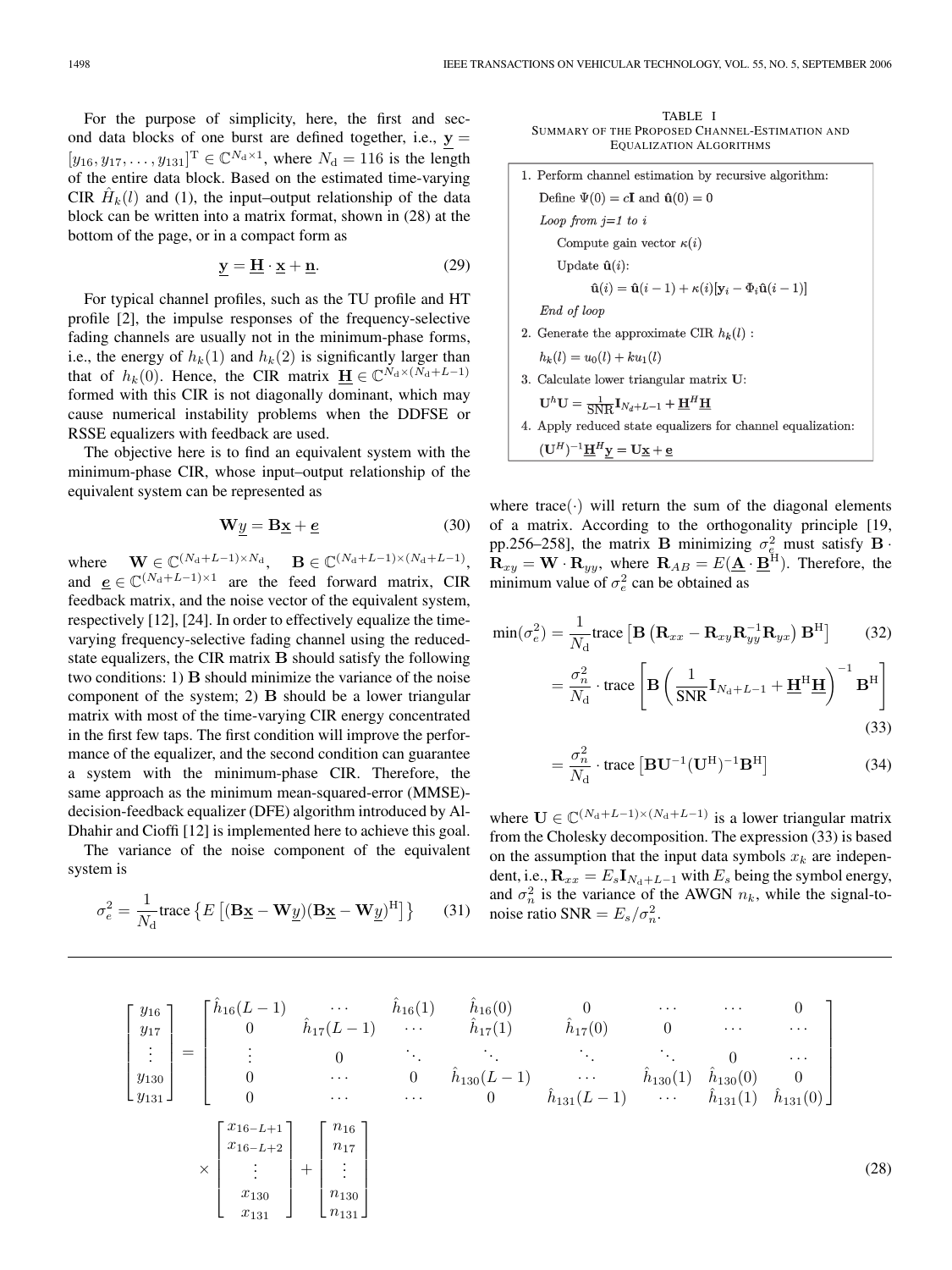TABLE II NUMBER OF REQUIRED OPERATIONS PER PILOT AND DATA SYMBOL USING VARYING CHANNEL-ESTIMATION ALGORITHMS, WHERE *L* IS THE CIR LENGTH

|              |                      | Complexity |                          |             |  |  |
|--------------|----------------------|------------|--------------------------|-------------|--|--|
|              |                      | LS         | New Method               | <b>RLS</b>  |  |  |
| Pilot symbol | real multiplications | $6L^2+3L$  | $ 4(6L^2+3L)-6L 6L^2+3L$ |             |  |  |
|              | real additions       | $5L^2$     | $4(5L^2)$                | $5L^2$      |  |  |
| Data symbol  | real multiplications |            |                          | $6L^2 + 3L$ |  |  |
|              | real additions       |            |                          | $5L^2$      |  |  |



Fig. 4. Typical channel profiles of the EDGE system. (a) TU propagation model and (b) HT propagation model.

Therefore, the equivalent CIR matrix **B** is

$$
B = U \tag{35}
$$

$$
\mathbf{W} = (\mathbf{U}^{\mathrm{H}})^{-1} \underline{\mathbf{H}}^{\mathrm{H}}.
$$
 (36)

From the above equations, the input–output relationship of the equivalent system can be written as

$$
(\mathbf{U}^{\mathrm{H}})^{-1}\underline{\mathbf{H}}^{\mathrm{H}}\underline{\mathbf{y}} = \mathbf{U}\underline{\mathbf{x}} + \underline{\mathbf{e}} \tag{37}
$$

where the matrix **U** has a time-varying CIR energy concentrated in the first few taps. The obtained equivalent CIR matrix can then be used in the DDFSE or RSSE equalizer to estimate the original transmitted symbols. In what follows, we summarize the proposed channel-estimation and equalization algorithm in Table I.

It is important to note that the concept of Cholesky decomposition introduced in this paper demonstrates that it is possible to transform the time-varying CIR into its minimumphase equivalent form. For efficient computational algorithms, the fast Cholesky factorization is proposed in papers [10]–[13], and the details are thus omitted here.

#### IV. COMPUTATIONAL COMPLEXITY

An important aspect of the channel-estimation algorithms is their computational complexity. In this paper, the LS algorithm (without channel tracking) given in [3], the proposed linear

interpolated LS-based method, and the adaptive RLS algorithm [21] are considered for comparison.

Table II shows the required number of real multiplications and additions per pilot, and data symbols to estimate the CIR. The recursive procedures implemented in the estimation algorithms above are to avoid the matrix inversion. All of the algorithms employ the LS estimator, while the pilot-symbol blocks are used to estimate the parameters of the CIR. The LS and RLS require  $6L^2 + 3L$  real multiplications and  $5L^2$  real additions per pilot symbol, and the new method requires about four times as much as that of the LS algorithm. To track the time-varying channel using the data symbols, the LS method requires 0 steps, since the CIR is assumed constant for the entire burst. The RLS algorithm requires the same number of computation operations as for the pilot symbols. However, the proposed method in this paper requires only  $L$  real multiplications and  $L$  real additions in updating the CIR for the data symbols. In the next section, it is shown that the proposed method, which is using only a small number of operations, can effectively combat the Doppler frequency up to 300 Hz.

#### V. SIMULATION RESULTS

In this section, simulations are carried out to evaluate the performance of the proposed channel-estimation and equalization algorithms for the EDGE system with time-varying and frequency-selective fading channels, in terms of both estimation mean-square error (MSE) and uncoded BER. The performance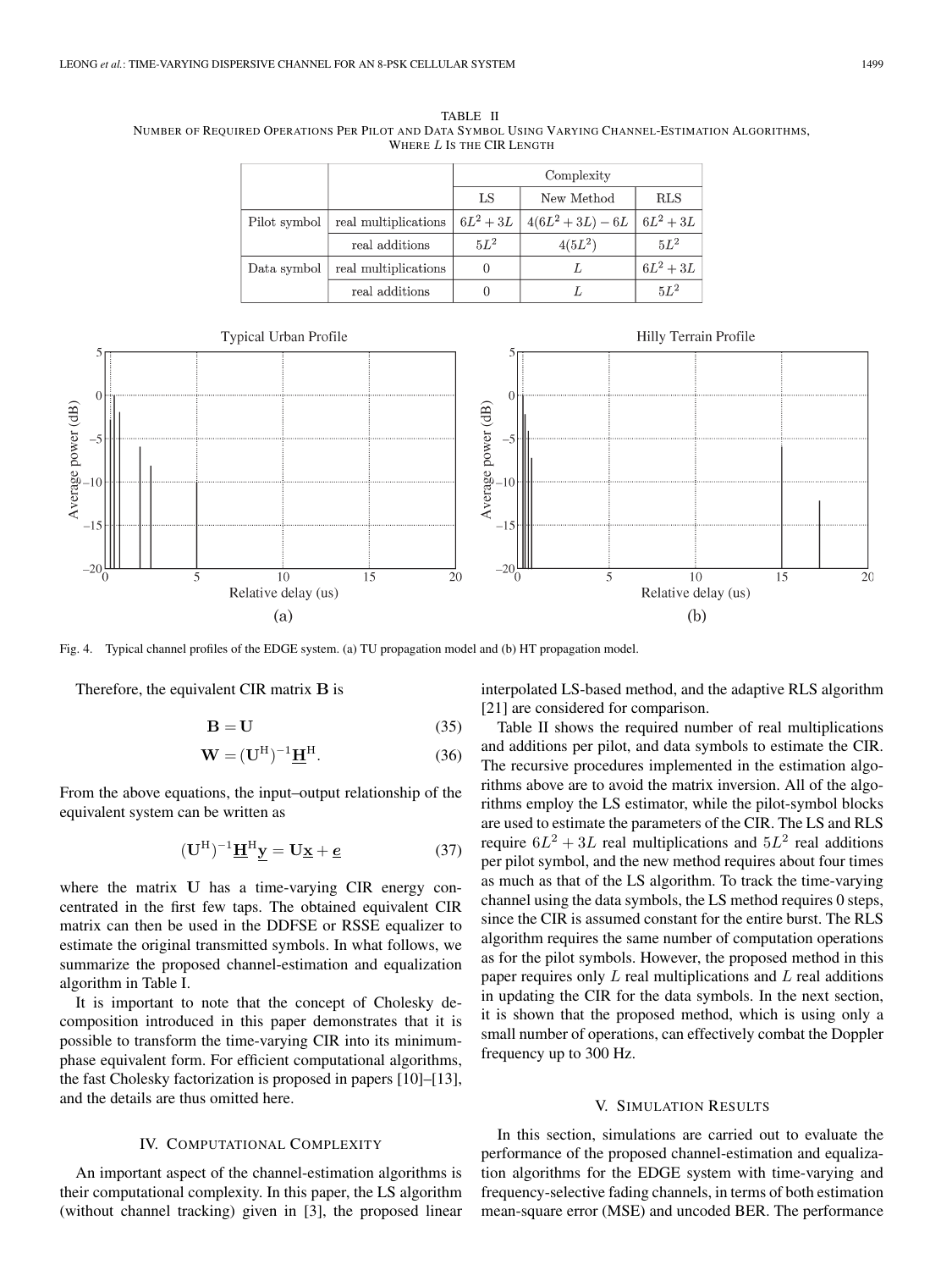Proposed method, fd=10Hz<br>Proposed method, fd=10Hz<br>Proposed method, fd=200Hz<br>Proposed method, fd=300Hz

The peeds invarias; ra≔econ.⊵<br>TS method with time–invariant CIB, fd≡10Hz LS method with time-invariant CIR, fd=100Hz<br>LS method with time-invariant CIR, fd=200Hz LS method with time-invariant CIR, fd=300Hz<br>RLS-MLSE, fd=10Hz<br>RLS-MLSE, fd=10Hz<br>RLS-MLSE, fd=300Hz

 $10$ 

Fig. 5. MSE at frequency range of 50–300 Hz in TU and HT profiles.

is evaluated under the TU and HT channel profiles shown in Fig. 4 [2], and the simulation system is oversampled 37 times to obtain a time resolution of  $T_{\text{sample}} = T_{\text{sym}}/37 \approx 0.1 \,\mu\text{s}$ , which is the minimum differential delay of the multipath branches of the channel. The Rayleigh fading is generated according to [25], and it is independent from burst to burst. The proposed linear interpolated LS-based method estimates the time-varying CIR using the recursive procedure given in (27).

#### *A. MSE*

Denote  $J_k(l)$  as the MSE of the lth tap CIR at time index  $k$ . Assuming we have perfect knowledge of the CIR, the MSE  $J_k(l)$  and the time-average MSE  $\bar{J}(l)$  can be computed as follows:

$$
J_k(l) = E\left( [h_k(l) - \hat{h}_k(l)]^* [h_k(l) - \hat{h}_k(l)] \right)
$$
 (38)

$$
\bar{J}(l) = \frac{1}{N_{\rm d}} \sum_{\forall N_{\rm d}} E\left( [h_k(l) - \hat{h}_k(l)]^* [h_k(l) - \hat{h}_k(l)] \right). (39)
$$

Fig. 5 depicts the time-average MSE at  $E_{\rm b}/N_{\rm o}=20$  dB computed by various channel-estimation algorithms under different maximum Doppler frequencies in the  $TU(L = 4)$  and  $HT(L = 7)$  profiles. It can be seen from this figure that the proposed estimation algorithm has the smallest time-average MSE when compared to that of the other two algorithms. It is obvious that the Doppler frequency has very little influence on the time-average MSE of the proposed estimation algorithm and the RLS algorithm, while the time-average MSE of the LS algorithm without the channel tracking degrades dramatically with the increase of  $f_d$ . From the figure, it can be concluded that the proposed algorithm can obtain a rather accurate estimation of the time-varying fading channel for a wide range of Doppler frequencies.

Note that the computation of the time-average MSE using the RLS algorithm requires the knowledge of the transmitted symbols, which in practice is unavailable. In Fig. 5, the ideal



 $E_b/N_0$  (dB)

 $\overline{15}$ 

 $\overline{2}0$ 

case of the RLS algorithm, which has a perfect knowledge of the transmitted symbols in the entire burst, is implemented for comparison purposes only. In the next section, the BER performance loss of the RLS algorithm is demonstrated, when the estimated symbols are used for the nonideal channel tracking, which is the practical case.

#### *B. BER Performance*

 $10$ 

 $10$ 

 $\overline{5}$ 

The simulation results for the TU channel profile are depicted in Fig. 6. The BER performance is obtained using various channel-estimation algorithms coupled with the MLSE equalizer. For the perfect channel-estimation case in the figure, it is assumed that the receiver has the perfect knowledge of all the fading channels that are computed using (4). The performance obtained from the perfect channel estimation is shown as a lower bound reference. To enable the adaptive RLS algorithm for the time-varying channel tracking, a joint estimation and equalization is implemented; the RLS estimation algorithm using a step parameter of 0.8 [21] and an MLSE equalizer with a delay output of 2L. For the TU channel profile, the discretetime CIR has an effective length of  $L = 4$ . Hence, the MLSE using the VA with  $8<sup>3</sup>$  states can be employed for a sequence estimation. When the Doppler frequency is low, i.e.,  $f_d =$ 10 Hz, the LS and the proposed algorithms have nearly the same BER performance, which is 0.0038 at  $E_{\rm b}/N_{\rm o}=20$  dB. With an increase in Doppler frequency to 100 Hz, the BER performance based on LS algorithm degrades to 0.0087 at the same  $E_{\rm b}/N_{\rm o}$ . However, the BER performance for the algorithm proposed in this paper still remains the same, and thus, the proposed estimation method has about 2.5-dB gain compared to the LS algorithm. When  $f_d = 300$  Hz, the CIR may exhibit parabolic behavior, and the BER performance of the LS algorithm degrades dramatically to 0.047 at  $E_{\rm b}/N_{\rm o}=20$  dB. However, there is only a minor loss for the proposed method of this paper. It is obvious that the adaptive RLS algorithm does

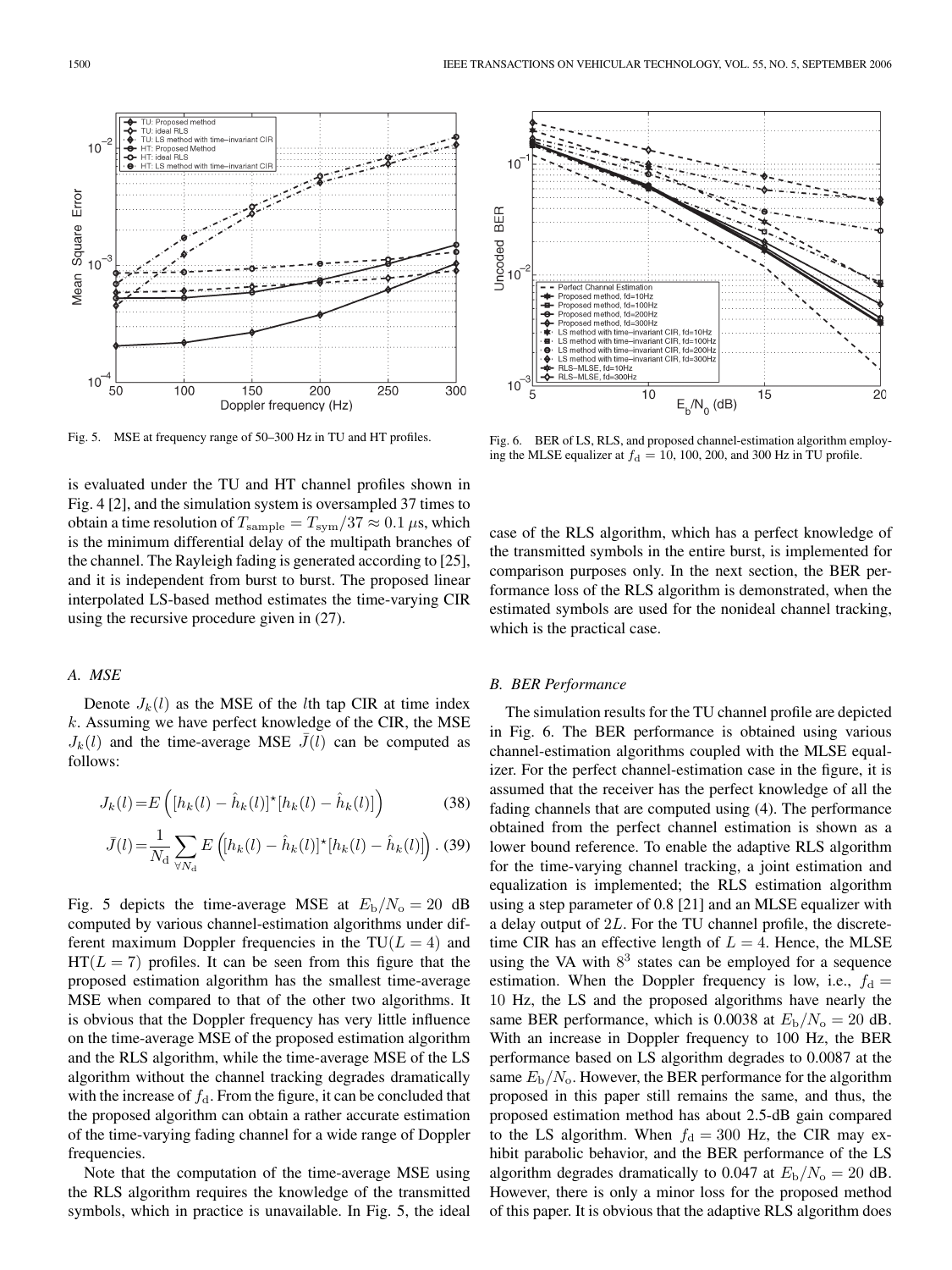

Fig. 7. BER of LS and proposed channel-estimation algorithm employing the DDFSE  $(K = 2)$  equalizer at  $f<sub>d</sub> = 100, 200$ , and 300 Hz in HT profile.

not work very well under the time-varying channel in the EDGE system. The performance loss is mainly due to the delayed output of the MLSE equalizer and the use of the estimated symbols, causing an error propagation in updating the timevarying CIR [3], [23].

Fig. 7 depicts the simulation results using the reducedstate DDFSE equalizer in HT channel profile. The discretetime CIR with a channel length of  $L = 7$  is estimated. For the DDFSE equalizer, only the first  $K = 2$  taps of the CIR are used for the trellis diagram with eight states, whereas the remaining taps are fed back for metric calculations. The simulation result shows that the proposed method has a similar BER at Doppler frequencies of 100 and 200 Hz, whereas the LS method has a BER of 0.038 at  $E_b/N_o = 20$  dB and  $f_d =$ 100 Hz, which presents a loss of about 4 dB compared to the proposed method. From the BER performance, it is evident that the proposed channel-estimation method with Cholesky decomposition, which transforms the estimated discrete-time time-varying CIR into its minimum-phase equivalent form, is a promising method to combat the time-varying channels with low complexity.

#### VI. CONCLUSION

In this paper, a linear interpolation LS-based algorithm was presented to estimate the fast time-varying and frequencyselective fading channels of an 8-PSK EDGE system. To enable the use of the reduced-state equalizers, a Cholesky decomposition is performed prior to the equalizer to transform the time-varying CIR into its minimum-phase equivalent form. The proposed algorithm can accurately estimate various fading channels that have a wide range of Doppler frequencies (up to 300 Hz) without the use of the adaptive-tracking algorithms. In terms of the MSE and BER, it was shown via simulations that the proposed algorithm has much better performance than the LS and RLS algorithms, especially for Doppler frequency higher than 100 Hz.

#### ACKNOWLEDGMENT

The authors would like to thank the anonymous reviewers and the Associate Editor Prof. H. Leib for their helpful comments.

#### **REFERENCES**

- [1] S. Nanda, K. Balachandran, and S. Kumar, "Adaptation techniques in wireless packet data services," *IEEE Commun. Mag.*, vol. 38, no. 1, pp. 54–64, Jan. 2000.
- [2] ETSI. GSM 05.05, *Radio Transmission and Reception*, Nov. 2000. ETSI EN 300 910 v8.5.1.
- [3] W. Gerstacker and R. Schober, "Equalization concepts for EDGE," *IEEE Trans. Wireless Commun.*, vol. 1, no. 1, pp. 190–199, Jan. 2002.
- [4] J. C. Olivier, S. Y. Leong, C. Xiao, and K. D. Mann, "Efficient equalization and symbol detection for 8-PSK EDGE cellular system," *IEEE Trans. Veh. Technol.*, vol. 52, no. 3, pp. 525–529, May 2003.
- [5] A. Duel-Hallen and C. Heegard, "Delayed decision-feedback sequence estimation," *IEEE Trans. Commun.*, vol. 37, no. 5, pp. 428–436, May 1989.
- [6] M. V. Eyuboglu and S. U. Qureshi, "Reduced-state sequence estimation with set partitioning and decision feedback," *IEEE Trans. Commun.*, vol. 36, no. 1, pp. 13–20, Jan. 1988.
- [7] C. F. N. Cowan and P. M. Grant, *Adaptive Filters*. Englewood Cliffs, NJ: Prentice-Hall, 1985.
- [8] N. Zhou and N. Holte, "Least squares channel estimation for a channel with fast time variation," in *Proc. IEEE ICASSP*, Mar. 1992, vol. 5, pp. 165–168.
- [9] J. Chen and Y. Wang, "Adaptive MLSE equalizers with parametric tracking for multipath fast fading channels," *IEEE Trans. Commun.*, vol. 49, no. 4, pp. 655–663, Apr. 2001.
- [10] M. Schmidt and G. P. Fettweis, "FIR prefiltering for near optimum phase target channels," in *Proc. 6th Can. Workshop Inf. Theory*, Jun. 1999.
- [11] B. Yang, "An improved fast algorithm for computing the MMSE decision-feedback equalizer," *Int. J. Electron. Commun.*, vol. 53, no. 1, pp. 1–6, 1999.
- [12] N. Al-Dhahir and J. M. Cioffi, "MMSE decision-feedback equalizers: Finite-length results," *IEEE Trans. Inf. Theory*, vol. 41, no. 4, pp. 961–975, Jul. 1995.
- [13] ——, "Fast computation of channel-estimate based equalizers in packet data transmission," *IEEE Trans. Signal Process.*, vol. 43, no. 11, pp. 2462–2473, Jul. 1995.
- [14] W. H. Gerstacker, F. Obernorsterer, R. Meyer, and J. B. Huber, "An efficient method for prefilter computation for reduced-state equalization," in *Proc. IEEE Int. Symp. Pers., Indoor, Mobile RadioCommun.*, London, U.K., Sep. 2000, pp. 604–609.
- [15] K. Chang and C. N. Georghiades, "Iterative joint sequence and channel estimation for fast time-varying intersymbol interference channels," in *Proc. IEEE ICC 95*, Jun. 1995, vol. 1, pp. 357–361.
- [16] C. Xiao, J. Wu, S.-Y. Leong, Y. R. Zheng, and K. B. Letaief, "A discretetime model for triply selective MIMO Rayleigh fading channels," *IEEE Trans. Wireless Commun.*, vol. 3, no. 5, pp. 1678–1688, Sep. 2004.
- [17] P. Jung, "Laurent's representation of binary digital continuous phase modulated signals with modulation index 1/2 revisited," *IEEE Trans. Commun.*, vol. 42, no. 234, pp. 221–224, Apr. 1994.
- [18] H. Olofsson and A. Furuskar, "Aspects of introducing EDGE in existing GSM networks," in *Proc. IEEE Int. Conf. Universal Pers. Commun.*, 1998, vol. 1, pp. 421–426.
- [19] J. G. Proakis, *Digital Communications*, 4th ed. New York: McGraw-Hill, 2001, pp. 623–624.
- [20] G. L. Stuber, *Principle of Mobile Communication*, 2nd ed. Norwell, MA: Kluwer, 2001.
- [21] S. Haykin, *Adaptive Filter Theory*, 3rd ed. Englewood Cliffs, NJ: Prentice-Hall, 1996.
- [22] J. C. Olivier and C. Xiao, "Joint optimization of FIR prefilter and channel estimate for sequence estimation," *IEEE Trans. Commun.*, vol. 50, no. 9, pp. 1401–1404, Sep. 2002.
- [23] K. A. Hamied and G. L. Stuber, "An adaptive truncated MLSE receiver for Japanese personal digital cellular," *IEEE Trans. Veh. Technol.*, vol. 45, no. 1, pp. 41–50, Feb. 1996.
- [24] A. Klein, G. K. Kaleh, and P. W. Baier, "Zero forcing and minimum mean-square-error equalization for multiuser detection in code-division multiple-access channels," *IEEE Trans. Veh. Technol.*, vol. 45, no. 2, pp. 276–287, May 1996.